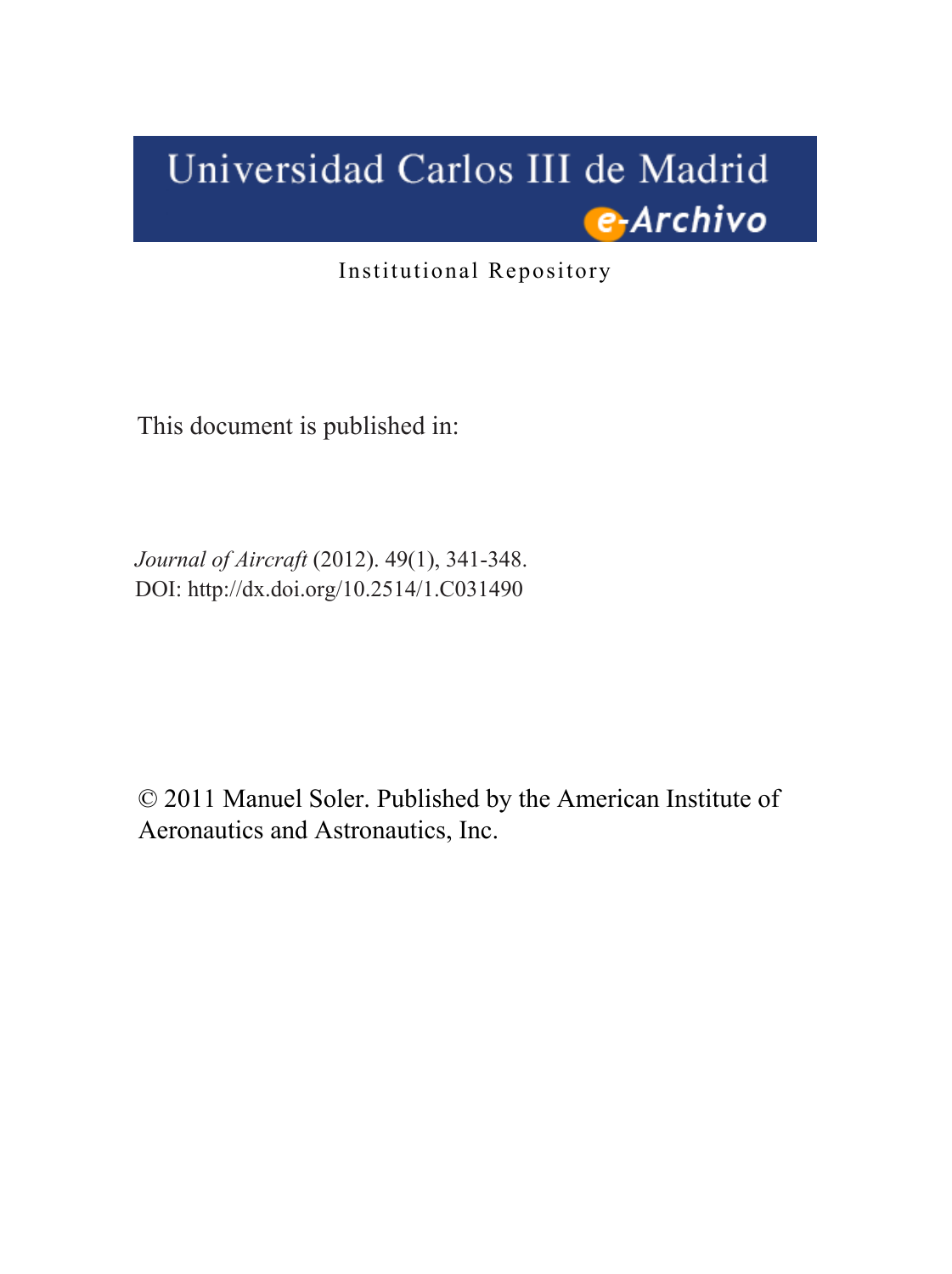# **Framework for Aircraft Trajectory Planning Toward an Efficient Air Traffic Management**

M. Soler,<sup>∗</sup>A. Olivares,† and E. Staffetti‡ Rey Juan Carlos University, 28933 Móstoles, Spain

<sup>∗</sup>Research Engineer and Ph.D. Candidate, Department of Statistics and Operations Research; manuel.soler@urjc.es. Student Member AIAA. †Associate Professor, Department of Signal Theory and Communications; alberto.olivares@urjc.es. Member AIAA. ‡Associate Professor, Department of Signal Theory and Communications; ernesto.staffetti@urjc.es.

D. Zapata§

Airbus Military, 28906 Getafe, Spain

§Research Engineer, Division of Engineering and Technologies; daniel.zapata.external@military.airbus.com

#### I. Introduction

THE current air traffic management (ATM) is a complex, highly regulated, and inefficient system [1]. The improvement of such an ATM paradigm is a challenging research area for the air transportation community [2]. One of the main goals pursued is to decrease aircraft emissions and fuel consumption in flight profiles. In particular, single European sky ATM research (SESAR) pursues the following by 2020: 8–14 min gain per flight on average, 300–500 kg reduction in fuel per flight on average, and 945–1575 kg reduction of  $CO<sub>2</sub>$  emissions per flight on average [3].

The SESAR concept of operations requires a paradigm shift from a highly structured and fragmented system, heavily reliant on tactical decision and with few strategic planning functions, to an integrated one based on collaborative strategic management of trajectories [4]. In the future European ATM system to be built under SESAR, the trajectory becomes the key piece of a new set of operating procedures referred to as trajectory-based operations (TBO) [5]. Therefore, the strategic-level implementation of optimal four-dimensional trajectories must be done within an intricate framework of increasing complexity.

In the flight of an aircraft, several flight phases can be distinguished for climbing, cruising, and descent, each with an associated dynamic model and a set of path constraints. Thus, multiple flight models can be used for different phases to solve a so-called multistage or multiphase trajectory optimization problem [6–8].

This Note solves a multiphase trajectory optimization problem using the methodology presented in [9]. The idea is that the flight of an aircraft has intrinsically got the characteristics of a controlled switched dynamic system. Then, the authors combine all phases making a sequence and, by a parametrization of the switching instants, convert the multiphase optimal control problem into a conventional optimal control problem. For details, mathematical background, and general references on multiphase optimal control, the reader is referred to [9] and references therein.

In the scope of trajectory planning, recent widespread activity in ATM research has been done toward greener operational concepts. Departure procedures for minimizing noise nuisance have been analyzed [10–13]. Analysis of minimum fuel cruise at constant altitude has been done [14,15], showing that the steady cruise is far from the optimal. Arrival operations have also been studied, with special focus on continuous descent approach (CDA), obtaining important fuel savings, and environmental benefits when putting it into practice in real scenarios [16–18]. Optimal trajectories with airspace constraints have also been discussed [19].

However, more efforts on trajectory optimization are needed to analyze performances, propose procedures, and set standards. With this aim, this Note presents a framework for commercial aircrafts strategic four-dimensional trajectory planning toward a TBO concept of operations.

Within this framework, the authors define what are termed optimized procedured profiles. They are based on a relaxation of current procedures by setting, in general, just one procedure per phase and relaxing some trigger conditions of switching between phases. To evaluate such a methodology, short- and medium-range vertical optimized procedured profiles are compared with fully procedured profiles, those used in the current paradigm, which can be consulted in [20], and free-flight profiles, considered as optimal performance benchmarks. Aircraft performances, flight procedures, and the resulting consumptions are analyzed and discussed.

# II. Methodology and Framework

A switched dynamic system is composed of a set of dynamic systems:

$$
\dot{x} = f_k[x(t), u(t), t], \qquad k \in \{0, 1, \dots, N\}
$$
 (1)

where  $x$  represents the  $n$ -dimensional state vector, the set  $\{0, 1, \ldots, N\}$  represents the different dynamic systems, and a switching sequence in  $[t_I, t_F]$ , defined as the timed sequence of  $N + 1$ active dynamic systems,

$$
\sigma = [(t_1, k_1), (t_1, k_1), \dots, (t_N, k_N)]
$$
\n(2)

where  $0 \le N < \infty$ ,  $t_1 \le t_1 \cdots \le t_N \le t_F$ , and  $k_i \in \{0, 1, ..., N\}$ . To control a switched dynamic system, both a *m*-dimensional control input,  $u(t)$ , and a switching sequence,  $\sigma$ , have to be specified.

Consider the switched dynamic system (1) whose state and control variables are subjected to a set of equality and inequality constraints:

$$
g_k[x(t), u(t), t] = 0, h_k[x(t), u(t), t] \le 0, \qquad k \in \{0, 1, ..., N\}
$$
\n(3)

Given an initial state,  $x(t)$ , a final state,  $x(t)$ , a time interval,  $[t_I, t_F]$ , and a prescribed untimed sequence of active dynamic systems,  $\zeta = (k_1, k_1, \dots, k_N)$ , we study the problem of finding a piecewise continuous input,  $u(t)$ , the switching instants,  $(t_1, \ldots, t_N)$ , and the corresponding piecewise smooth trajectory,  $x(t)$ , between  $x(t)$  and  $x(t)$ , that fulfil Eqs. (1) and (3), and minimize

$$
J = \phi[x(t_F)] + \int_{t_I}^{t_F} L[x(t), u(t), t] dt
$$
 (4)

The final time,  $t_F$ , may be fixed or left free. We assume that  $f_k$ ,  $g_k$ ,  $h_k$ , and  $\phi$  are smooth enough functions.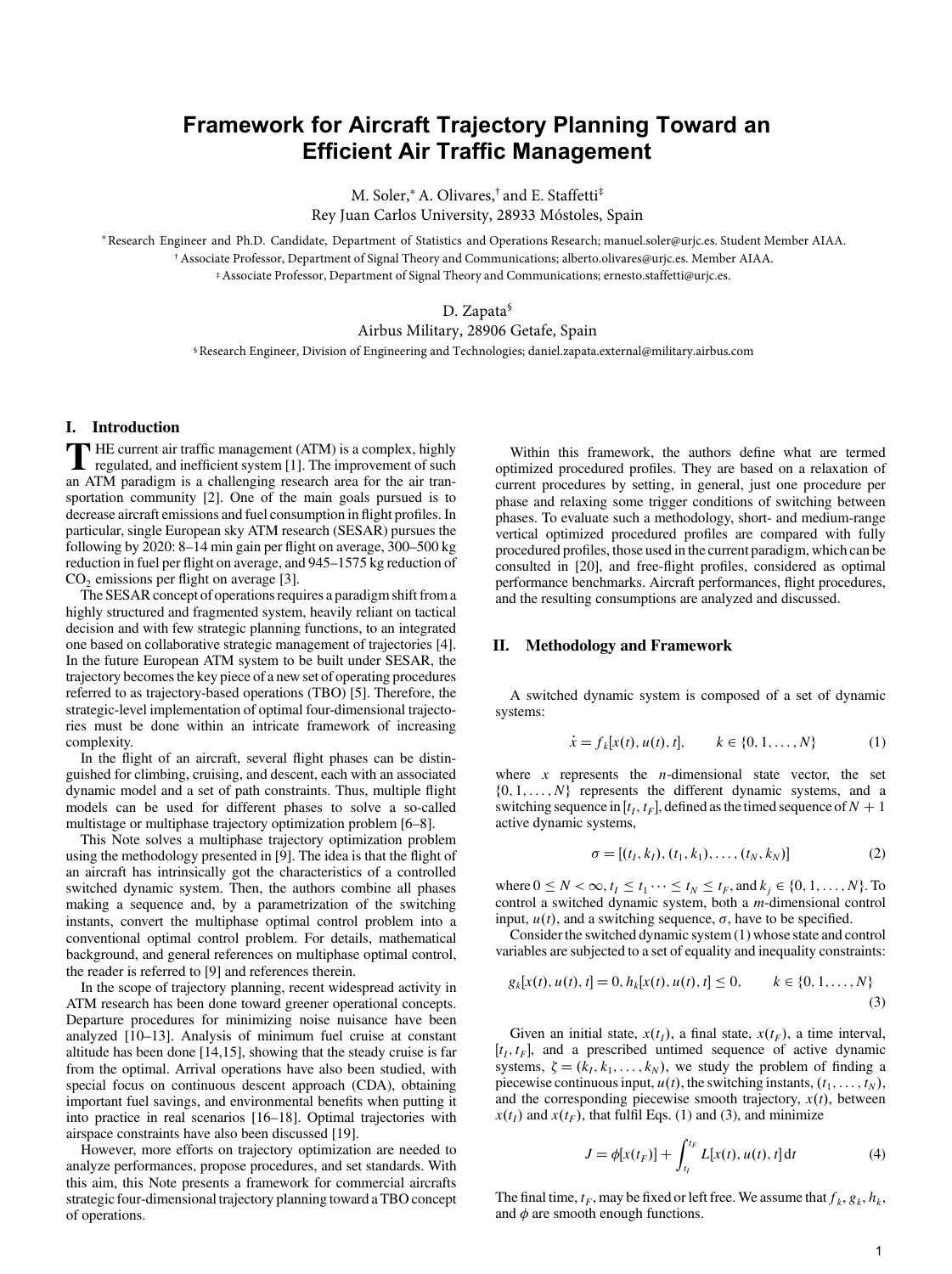We then introduce the new independent variable,  $\tau \in [0, 1]$ , as in [9]. By introducing the new independent variable,  $\tau$ , the evolution equation on the interval  $[t_k, t_{k+1}]$  given by Eq. (1) becomes

$$
x' = (N+1)(x_{n+k+1} - x_{n+k})\hat{f}_k(x, u, \tau)
$$
\n(5)

where  $(\cdot)'$  denotes the derivative of  $(\cdot)$  with respect to the new independent variable,  $\tau$ , and

$$
\hat{f}_k(x, u, \tau) = f_k[x, u, t(\tau)]
$$

Let  $\hat{x}$  be the extended state vector

$$
\hat{x} = [x_1, \dots, x_n, x_{n+1}, \dots, x_{n+N}]^T
$$

where the new state variables,  $x_{n+1}, \ldots, x_{n+N}$ , correspond to the switching times,  $t_k$ ,  $k \in \{1, 2, ..., N\}$ , i.e.,  $x_{n+k} = t_k$ , with  $\dot{x}_{n+k} = 0$ . Then, define on each interval  $k/(N + 1) < \tau \leq (k + 1)/(N + 1)$ :

$$
\hat{L}(\hat{x}, u, \tau) = (N + 1)(x_{n+k+1} - x_{n+k})L[x, u, t(\tau)]
$$

We can rewrite the functional (4) as

$$
\hat{J} = \phi[\hat{x}(1)] + \int_0^{\frac{1}{N+1}} \hat{L}(\hat{x}, u, \tau) d\tau + \dots + \int_{\frac{N}{N+1}}^1 \hat{L}(\hat{x}, u, \tau) d\tau \n= \phi[\hat{x}(1)] + \int_0^1 \hat{L}(\hat{x}, u, \tau) d\tau
$$
\n(6)

and the task is to minimize  $\hat{J}$  in the extended state space, subject to Eq. (5) in the reformulated problem, and to the corresponding path constraints in Eq. (3). The new equivalent problem is a conventional optimal control problem. The last *N* components of the optimal solution of this problem,  $\hat{x}^*$ , will be the optimal switching times  $t_k$ ,  $k = 1, \ldots, N$ . The reformulated optimal control problem is stated as follows:

$$
\min \hat{J} \tag{7}
$$

Subject to 
$$
x' = (N + 1)(x_{n+k+1} - x_{n+k})\hat{f}_k(x, u, \tau)
$$
,  
dynamic constraint (8)

 $x'_{n+1} = \ldots = x'_{n}$ *switching dynamic constraint* (9)

$$
x(t_I) = x_{t_I}, \qquad \text{initial-boundary condition} \tag{10}
$$

$$
\psi[x(t_F), t_F] = 0, \qquad \text{final-boundary condition} \tag{11}
$$

$$
\phi_{l_k} \le \phi_k(x, u) \le \phi_{u_k}, \qquad \text{path constraints} \tag{12}
$$

Notice that Eqs. (8), (9), and (12) correspond to the set of equality and inequality constraints in Eq. (3).

In this framework, flight plans are modeled as a collection of phases (in figures labeled Ph), connected by end trigger (ET) conditions which make the system switch between one phase and the following. The discrete states of the flight plan model are stored in the following variables: flight phase (Ph), aerodynamic configuration (AC), dynamic mode (DM), operational procedure (OP), and atmosphere mode (AM), so that  $\hat{f}_k = \xi(\text{Ph}_k)$  $\xi$ (AC<sub>k</sub>, DM<sub>k</sub>, OP<sub>k</sub>, AM<sub>k</sub>). When  $\{ET_k\}_{k=0,\dots,N-1}$  is triggered, the system switches form  $k$  to  $k + 1$  (see Fig. 1). Flight phase mode,  $Ph \in \{0, \ldots, N\}$ , represents the phases constituting the flight plan. The AC mode represents the flap configuration of the aircraft. Generally, five different AC can be distinguished: takeoff (TO), initial climb (IC), cruise (CR), approach (AP), and landing (LD). Thus,  $AC \in \{TO, IC, CR, AP, LD\}$ . Whether the aircraft flies in a configuration depends upon either a threshold altitude,  $H_{T_{(1)}}$ , or a stall speed,  $V_{S_{(t)}}$  (see Fig. 2). The DM, DM  $\in \{3D, H, V\}$ , represents, respectively, either purely three-dimensional, horizontal  $(H)$ , or vertical  $(V)$  ordinary differential equations (ODE) systems governing the motion of the aircraft. OPs can be also specified. OP  $\in$  {PATH, CAS, *M*,  $T_{\text{max}}$ ,  $T_{\text{min}}$ , HO} represents, respectively, a constant flight-path angle procedure (labeled PATH), a constant calibrated airspeed procedure (labeled CAS), a constant Mach procedure  $(M)$ , a maximum thrust procedure  $(T_{\text{max}})$ , a minimum thrust procedure  $(T_{min})$ , and a horizontal procedure (labeled HO). Whenever they are active, these procedures are formulated as equality constraints, so that a differential algebraic equation system is formed. The AM represents whether the aircraft is below (Be) or above (Ab) the tropopause,  $h = 11.000$  m. The international standard atmosphere (ISA) model considers a piecewise defined relation  $T(h)$ , whose truncation takes place at the tropopause. Therefore, a discrete mode must be added to take it into consideration. This mode takes two values,  $AM \in \{Be, Ab\}$ .

# III. Case Studies

We carry out a comparison between fully procedured profiles, free-flight profiles, and optimized procedured profiles over short- and medium-range vertical flights.

#### A. Aircraft Continuous Dynamics

We consider a three-degree-of-freedom (DOF) dynamic model that describes the point variable-mass motion of the aircraft over a flat earth model. We assume a symmetric flight, with forces acting in the center of gravity and lying in the plane of symmetry. We neglect the thrust angle of attack. We consider the vertical motion of the aircraft, i.e., DM =  $V$ . A standard atmosphere is defined with  $\Delta T_{\text{ISA}} = 0$ .



Fig. 1 Finite state machine for the flight plan model.



Fig. 2 Finite state machine for AC.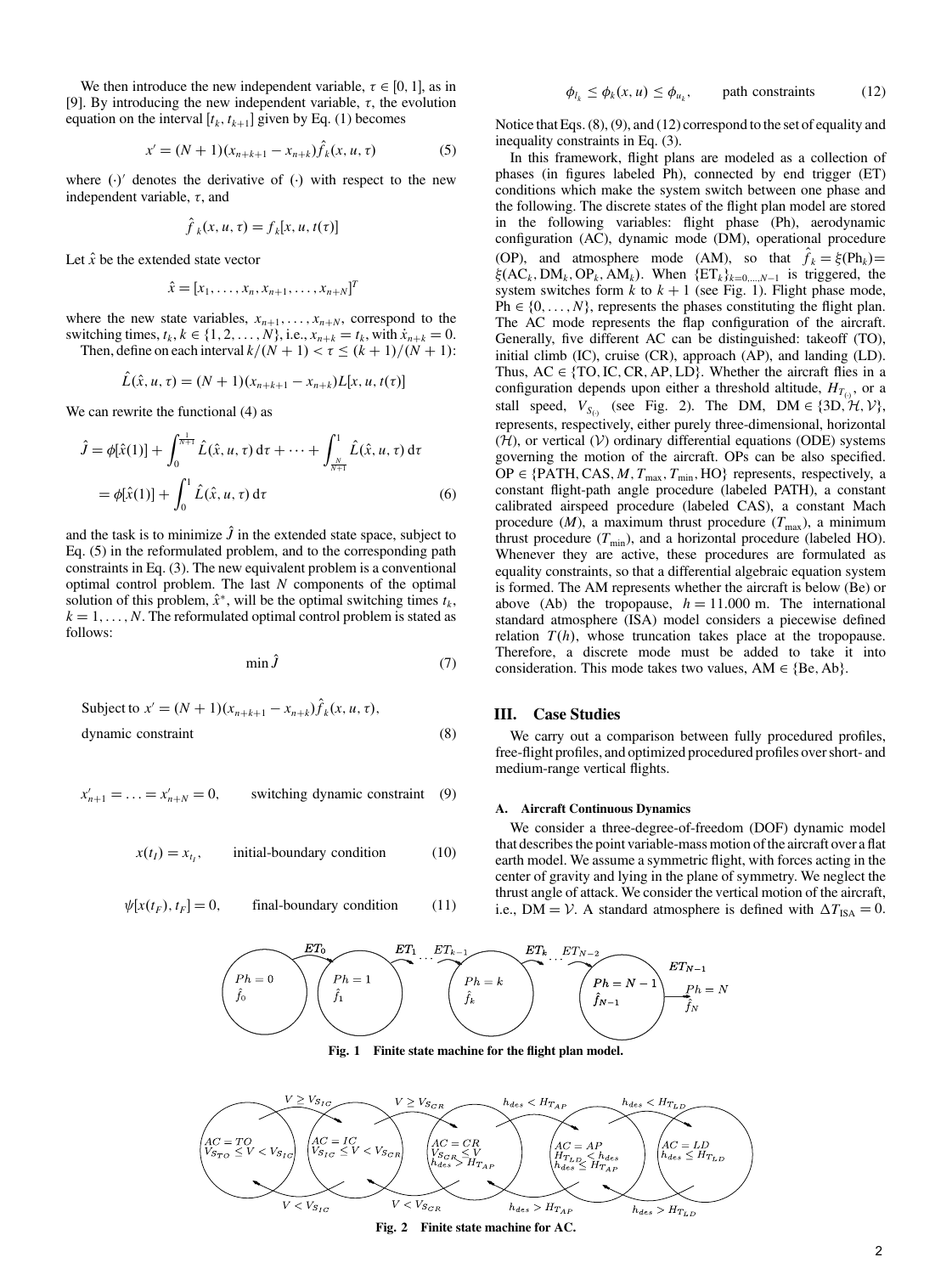Table 1 A-320 ACs

| Configuration | Flap          | $C_{L_{\rm max}}$ | $C_{D_0}$ | $C_{D_i}$ |
|---------------|---------------|-------------------|-----------|-----------|
| TO            | $1 + F$       | 2.43              | 0.0393    | 0.0396    |
| Ю             |               | 2.19              | 0.0242    | 0.0469    |
| <b>CR</b>     | Clean         | 1.50              | 0.024     | 0.0375    |
| AP            | $\mathcal{D}$ | 2.76              | 0.0456    | 0.0381    |
| LD            | Full          | 3.09              | 0.0838    | 0.0371    |

The coefficient of lift,  $C_L = 2L/\rho SV^2$  (where *L* is the lift force,  $\rho$  the density of air, *S* the reference wing surface area, and *V* the true air speed), is, in general, a function of the angle of attack,  $\alpha$ , and the Mach number, *M*, i.e.,  $C_L = C_L(\alpha, M)$ .  $C_L$  is used as a control variable rather than the angle of attack. We assume a parabolic drag polar, i.e.,  $C_D = C_{D_0} + C_{D_i} C_L^2$ , where  $C_{D_0}$  is the parasite coefficient and  $C_{D_i}$  is the induced coefficient. Eurocontrol base of aircraft data (BADA) 3.6 is used as the aircraft performance model [20]. These hypotheses lead to the following set of ODEs for aircraft performance:

$$
m\dot{V} = T - D - mg\sin\gamma, \qquad mV\dot{\gamma} = L - mg\cos\gamma
$$
  

$$
\dot{x} = V\cos\gamma, \qquad \dot{h} = V\sin\gamma, \qquad \dot{m} = -\eta T
$$
 (13)

where the thrust,  $T$ , and  $C<sub>L</sub>$  are the control inputs, and the true airspeed, *V*, the distance, *x*, the altitude, *h*, the flight-path angle,  $\gamma$ , and the mass of the aircraft,  $m$ , are the state variables.  $\eta$  refers to the thrust specific fuel flow.  $D = C_D \frac{1}{2} \rho S V^2$  is the drag force.

We consider a BADA 3.6 Airbus A-320 model [20]. The different ACs and the value of aerodynamic parameters are listed in Table 1. The path constraints of the problem are those that define the aircraft's flight envelope. The maximum coefficient of lift,  $C_{L_{\text{max}_k}}$ , the stall speed,  $V_{S_k}$ , and the thresholds,  $H_{T_k}$ , for  $k = 0, \ldots, N$ , vary depending on AC. The rest of constraints are the same for all phases:

$$
0 \le h \le \min[H_{T_k}, h_{M0}, h_u], \qquad C_{V_{\min}} V_{S_k} \le V \le V_{M0}
$$
  

$$
M \le M_{M0}, \qquad m_{\min} \le m \le m_{\max}, \qquad 0 \le C_L \le C_{L_{\max}}
$$
  

$$
T \le T_{\max}, \qquad \dot{m}_{\min} \le \dot{m}
$$
 (14)

where  $h_{M0}$  is the maximum operating altitude,  $h_u$  is the maximum dynamic altitude  $[h_u = h_{\text{max}} + G_t(\Delta T_{\text{ISA}} - C_{Tc,4}) + G_W(m_{\text{max}}$  $m$ , where  $h_{\text{max}}$  is the maximum altitude at maximum takeoff weight under ISA conditions,  $G_t$  is the temperature gradient on maximum altitude,  $\Delta T_{\text{ISA}}$  is the temperature deviation from ISA,  $C_{Tc,4}$  is the fourth thrust temperature coefficient,  $G_W$  is the mass gradient on maximum altitude, and  $m_{\text{max}}$  is the maximum mass of the aircraft],  $C_{V_{\text{min}}} = 1.3$  (except for TO, where  $C_{V_{\text{min}}} = 1.2$ ) is the minimum speed coefficient,  $V_{M_0}$  is the maximum operating calibrated airspeed,  $M_{M_0}$  is the maximum operating Mach number,  $m_{\text{min}}$  is the minimum aircraft mass,  $T_{\text{max}}$  is the maximum thrust, and  $\dot{m}_{\text{min}}$  is the minimum fuel flow. Values and formulas can be checked out in the BADA database manual [20].

Current instrumental landing systems (ILS) set the constant descent path between  $-2.5$  and  $-3.5$  deg, generally  $-3$  deg. Therefore, regarding the landing phase,  $\gamma$  has also been constrained according to the typical values of an aircraft's final descent path, i.e.,

$$
-6 \le \gamma_{\text{Landing}} \le -2 \text{ deg} \tag{15}
$$

Notice that constraint (15) only applies for optimized procedured profiles; free-flight profiles do not have a specific constraint in the landing phase regarding  $\gamma$ .

#### B. Profiles Definition

Fully procedured profiles reflect the current ATM paradigm and have been defined accurately according to typical vertical profiles currently being flown. Those profiles can be found in BADA [20]. Modeling typical profiles in such a way enforces the specification of

|          | 1 avit 4<br>short-range runy procedured ingin prome |           |                                   |                                   |                           |  |  |  |  |  |
|----------|-----------------------------------------------------|-----------|-----------------------------------|-----------------------------------|---------------------------|--|--|--|--|--|
| Phase    | Name                                                | AC        | ET                                | OP.                               | OC <sup>a</sup>           |  |  |  |  |  |
| $\Omega$ | TO                                                  | TO        | $V = 1.3V_{S_{1c}}$               | $T_{\rm max}$                     | $V_{\text{CAS}} < 250$ kt |  |  |  |  |  |
|          | IC                                                  | IC        | $V = 1.3 V_{S_{CR}}$              | $T_{\rm max}$                     | $V_{\text{CAS}} < 250$ kt |  |  |  |  |  |
| 2        | Res. free climb                                     | CR.       | $h = 10,000$ ft                   | $T_{\rm max}$                     | $V_{\text{CAS}} < 250$ kt |  |  |  |  |  |
| 3        | Climb accel                                         | CR.       | $V_{\text{CAS}} = 300 \text{ kt}$ | $h = 10,000$ ft, $T_{\text{max}}$ |                           |  |  |  |  |  |
| 4        | Climb CAS                                           | CR.       | $Mach = 0.78$                     | $CAS = 300$ kt, $T_{\text{max}}$  |                           |  |  |  |  |  |
| 5        | Climb Mach                                          | <b>CR</b> | $h = FL320$                       | $M = 0.78$ , $T_{\text{max}}$     |                           |  |  |  |  |  |
| 6        | Cruise                                              | <b>CR</b> |                                   | $h = FL320, M = 0.78$             |                           |  |  |  |  |  |
| 7        | Descent Mach                                        | <b>CR</b> | $V_{\text{CAS}} = 300 \text{ kt}$ | $M = 0.78, T_{\min}$              |                           |  |  |  |  |  |
| 8        | Descent CAS                                         | CR.       | $h = 10,000$ ft                   | $CAS = 300$ kt, $T_{min}$         |                           |  |  |  |  |  |
| 9        | Descent decel                                       | <b>CR</b> | $V_{\text{CAS}} = 250 \text{ kt}$ | $h = 10,000$ ft, $T_{\text{min}}$ |                           |  |  |  |  |  |
| 10       | Res. free descent                                   | <b>CR</b> | $h = 6000$ ft                     | $T_{\min}$                        | $V_{\text{CAS}} < 250$ kt |  |  |  |  |  |
| 11       | Approach                                            | AP        | $h = 2000$ ft.                    | $PATH = -3$ deg                   | $V_{\text{CAS}} < 250$ kt |  |  |  |  |  |
| 12       | Landing                                             | LD        | Final cond.                       | $PATH = -3$ deg                   | $V_{\text{CAS}} < 250$ kt |  |  |  |  |  |

Table 2 Short-range fully procedured flight profile

a OC refers to operational constraints due to operations near airports.

Table 3 Medium-range fully procedured flight profile

| Phase          | Name              | AC        | ET                                | <b>OP</b>                         | OC                        |
|----------------|-------------------|-----------|-----------------------------------|-----------------------------------|---------------------------|
| $\Omega$       | <b>TO</b>         | TO        | $V = 1.3 V_{S_{\text{sc}}}$       | $T_{\rm max}$                     | $V_{\text{CAS}} < 250$ kt |
|                | IС                | IC        | $V = 1.3 V_{S_{CP}}$              | $T_{\rm max}$                     | $V_{\text{CAS}} < 250$ kt |
| $\overline{c}$ | Res. free climb   | <b>CR</b> | $h = 10,000$ ft                   | $T_{\rm max}$                     | $V_{\text{CAS}} < 250$ kt |
| 3              | Climb accel       | <b>CR</b> | $V_{\text{CAS}} = 300 \text{ kt}$ | $h = 10,000$ ft, $T_{\text{max}}$ |                           |
| $\overline{4}$ | Climb CAS         | CR.       | $Mach = 0.78$                     | $CAS = 300$ kt, $T_{\text{max}}$  |                           |
| 5              | Climb Mach        | CR.       | $h = FL360$                       | $M = 0.78$ , $T_{\text{max}}$     |                           |
| 6              | Cruise            | CR.       |                                   | $h = FL360, M = 0.78$             |                           |
| 7              | Descent Mach      | <b>CR</b> | $V_{\text{CAS}} = 300 \text{ kt}$ | $M = 0.78$ , $T_{\text{min}}$     |                           |
| 8              | Descent CAS       | CR.       | $h = 10,000$ ft                   | $CAS = 300$ kt, $T_{\text{min}}$  |                           |
| 9              | Descent decel     | CR.       | $V_{\text{CAS}} = 250 \text{ kt}$ | $h = 10,000$ ft, $T_{\text{min}}$ |                           |
| 10             | Res. free descent | CR.       | $h = 6000$ ft                     | $T_{\rm min}$                     | $V_{\text{CAS}} < 250$ kt |
| 11             | Approach          | AP        | $h = 2000$ ft.                    | $PATH = -3$ deg                   | $V_{\text{CAS}} < 250$ kt |
| 12             | Landing           | LD        | Final cond.                       | $PATH = -3$ deg                   | $V_{\text{CAS}} < 250$ kt |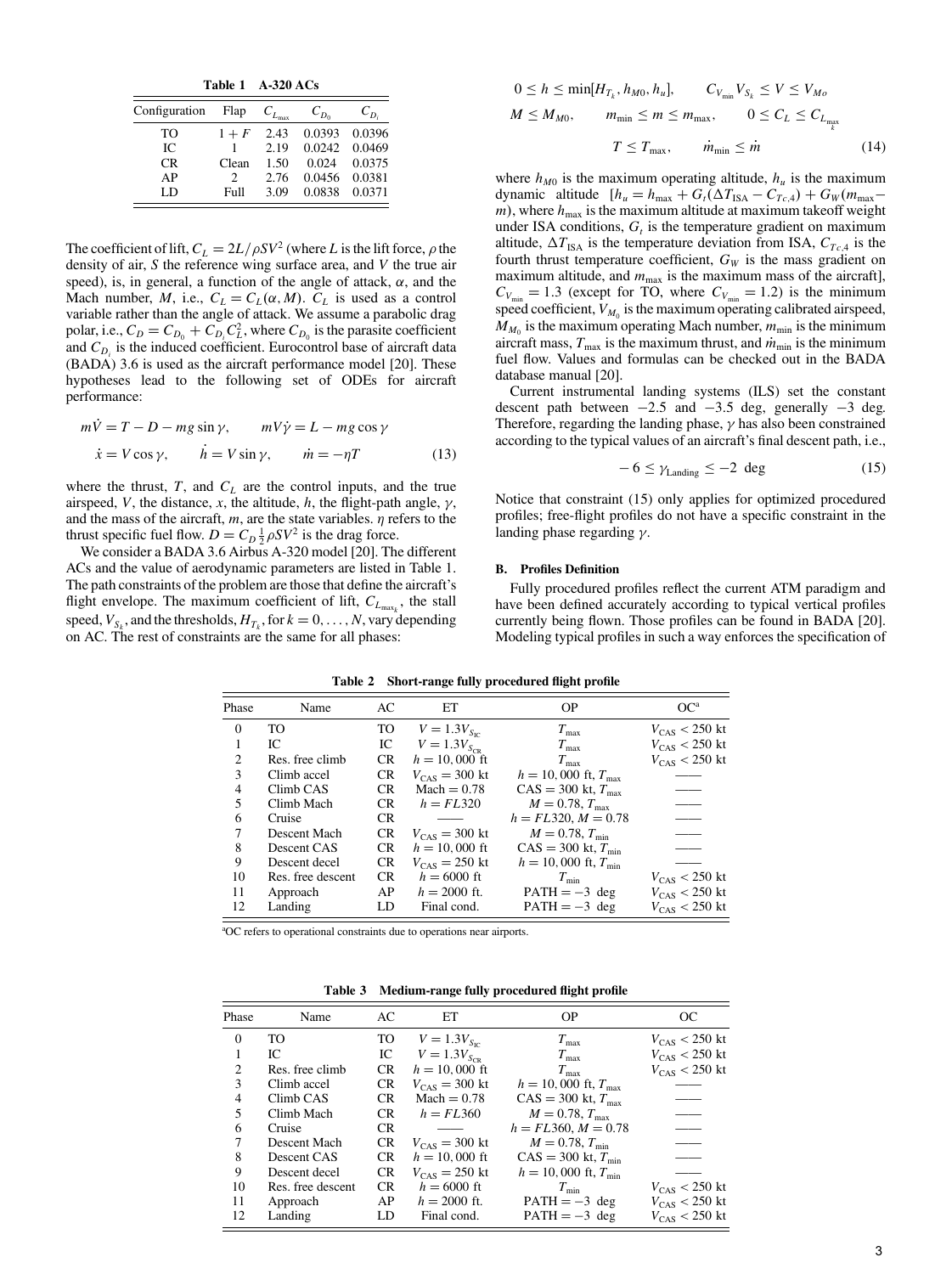Table 4 Short-range optimized procedured flight profile

| Phase          | Name              | AC        | ET                   | OP.                   | OC                        |
|----------------|-------------------|-----------|----------------------|-----------------------|---------------------------|
| $\theta$       | <b>TO</b>         | TO        | $V = 1.3 V_{S_{1C}}$ |                       | $V_{\rm CAS}<250$ kt      |
|                | IC                | IC        | $V = 1.3 V_{S_{CP}}$ |                       | $V_{\text{CAS}} < 250$ kt |
| 2              | Res. free climb   | <b>CR</b> | $h = 10,000$ ft      |                       | $V_{\text{CAS}} < 250$ kt |
| 3              | Climb accel       | <b>CR</b> |                      | $h = 10,000$ ft       |                           |
| $\overline{4}$ | Climb CAS         | <b>CR</b> |                      | CAS, $T_{\text{max}}$ |                           |
| 5              | Climb Mach        | CR.       |                      | $M, T_{\text{max}}$   |                           |
| 6              | Cruise            | CR.       |                      | HO                    |                           |
| 7              | Descent Mach      | CR.       |                      | M                     |                           |
| 8              | Descent CAS       | <b>CR</b> | $h = 10,000$ ft      | CAS                   |                           |
| 9              | Descent decel     | <b>CR</b> |                      | $h = 10,000$ ft       |                           |
| 10             | Res. free descent | <b>CR</b> | $h = 6000$ ft        | $T_{\rm min}$         | $V_{\rm CAS}<250$ kt      |
| 11             | Approach          | AP        | $h = 2000$ ft        | PATH                  | $V_{\text{CAS}} < 250$ kt |
| 12             | Landing           | LD        | Final cond.          | <b>PATH</b>           | $V_{\text{CAS}} < 250$ kt |

two operative procedures per phase, for instance, to climb with constant calibrated air speed  $(V_{\text{CAS}})$  and constant throttle setting, or to perform a steady cruise, i.e., with defined constant Mach and constant altitude.

Free-flight profiles are defined by combining some velocity constraints due to airports terminal area restrictions, together with an enroute free-flight performance. Such profiles are considered as optimal benchmark and represent a comparison baseline, being useful for a better understanding of optimal performances and a quantitative analysis of current inefficiencies.

Optimized procedured profiles are defined seeking a short-term more efficient use of the current ATM paradigm based on TBO. The enroute imposed procedures are derived from a better air traffic control and ATM instead of a pure enroute free flight. They are based on a relaxation of current procedures, by setting, in general, just one procedure per phase, and also relaxing some capture conditions for switching. Referring the reader to Tables 2 and 3, it can be observed that the optimized procedured profiles are defined with some trigger conditions, the so-called capture conditions for switching. When this occur, the switchings are autonomous, e.g., they occur when the aircraft reaches the respective altitudes or velocities. On the contrary, switches between phases with noncapture conditions are called controlled switches since they are given by the control law within the optimal solution. It is easy to see that the main difference between

Table 5 Short-range free-flight profile

| Phase          | Name              | AC. | ET                                          | OΡ                | OC.                                  |
|----------------|-------------------|-----|---------------------------------------------|-------------------|--------------------------------------|
| $\theta$       | TО                |     | TO $V = 1.3V_{S_{\text{IC}}}$               |                   | — $V_{\text{CAS}} < 250 \text{ kt}$  |
| $\mathbf{1}$   | IC.               |     | IC $V = 1.3V_{S_{CP}}$ — $V_{CAS} < 250$ kt |                   |                                      |
| $\overline{2}$ | Res. free climb   |     | CR $h = 10,000$ ft                          |                   | — $V_{\text{CAS}} < 250 \text{ kt}$  |
| 3              | Free CL/CR/DS     |     | CR $h = 10,000$ ft                          |                   |                                      |
| $\overline{4}$ | Res. free descent |     | CR $h = 6000$ ft                            |                   | —— $V_{\text{CAS}} < 250 \text{ kt}$ |
| 5              | Approach          |     | $AP$ $h = 2000$ ft                          |                   | —— $V_{\text{CAS}} < 250 \text{ kt}$ |
| 6              | Landing           | LD  | Final cond.                                 | $\hspace{0.05cm}$ | $V_{\text{CAS}} < 250$ kt            |

fully procedured and optimized procedured profiles is, together with less restricted procedures, the fact that some controlled switches are allowed. As a consequence, the transition Mach, the cruising altitude, or the constant calibrated speed of descent are not prefixed, but are set by the optimal solution, leading the system to an overall minimum fuel consumption.

# 1. Short Range

Tables 2, 4, and 5 show, respectively, the fully procedured, optimized procedured, and free-flight profiles herein used for numerical computation. The short-range fully procedured flight has been derived from a real Madrid–Oviedo flight plan following BADA-like flight procedures with airline-defined speed and altitude profile values [20]. The boundary conditions of the flight are the following:  $x_{t_I} = 0$ ,  $h_{t_I} = 0$ ,  $v_{t_I} = 1.2V_{\text{stall}_{\text{TO}}}$  m/s,  $\gamma_{t_I} = 0.05$  rad,  $m_{t_I} = 63,070 \text{ Kg}; x_{t_F} = 476 \text{ km}, h_{t_F} = 0.$ 

#### 2. Medium Range

Tables 3, 6, and 7 show, respectively, the fully procedured, optimized procedured, and free-flight profiles herein used for the numerical simulation. The medium-range fully procedured flight has been derived from a real Madrid–Berlin flight plan following BADA-like flight procedure with airline-defined speed and altitude profile values [20]. The boundary conditions of the flight are the following:  $x_{t_1} = 0$ ,  $h_{t_1} = 0$ ,  $v_{t_1} = 1.2V_{\text{stall}_{\text{TO}}}$  m/s,  $\gamma_{t_1} = 0.05$  rad,  $m_{t_1} = 69,415$  Kg;  $x_{t_F} = 2035$  km,  $h_{t_F} = 0$ .

# IV. Experimental Results

The fully procedured profile computations have been carried out using a tool combining three-DOF flight dynamics differential equations with procedure-oriented three-dimensional flight control. More precisely, the aircraft ODE system Eq. (13) with the same performance based on BADA and atmosphere models (ISA) is integrated using the set of path constraints (14), while controls are

|  | Table 6 Medium-range optimized procedured flight profile |  |  |  |
|--|----------------------------------------------------------|--|--|--|
|--|----------------------------------------------------------|--|--|--|

| Phase          | Name              | AC        | ET                  | <b>OP</b>             | <sub>OC</sub>             |
|----------------|-------------------|-----------|---------------------|-----------------------|---------------------------|
| $\Omega$       | <b>TO</b>         | TO        | $V = 1.3V_{S_{10}}$ |                       | $V_{\text{CAS}} < 250$ kt |
|                | IC                | IC        | $V = 1.3V_{S_{CP}}$ |                       | $V_{\text{CAS}} < 250$ kt |
| $\overline{c}$ | Res. free climb   | <b>CR</b> | $h = 10,000$ ft     |                       | $V_{\text{CAS}} < 250$ kt |
| 3              | Climb accel       | <b>CR</b> |                     | $h = 10,000$ ft       |                           |
| 4              | Climb CAS         | CR.       |                     | CAS, $T_{\text{max}}$ |                           |
| 5              | Climb Mach        | <b>CR</b> |                     | $M, T_{\text{max}}$   |                           |
| 6              | Cruise            | CR.       |                     | HO                    |                           |
| 7              | Descent Mach      | <b>CR</b> |                     | M                     |                           |
| 8              | Descent CAS       | <b>CR</b> | $h = 10,000$ ft     | CAS                   |                           |
| 9              | Descent decel     | CR.       |                     | $h = 10,000$ ft       |                           |
| 10             | Res. free descent | <b>CR</b> | $h = 6000$ ft       | $T_{\min}$            | $V_{\text{CAS}} < 250$ kt |
| 11             | Approach          | AP        | $h = 2000$ ft       | <b>PATH</b>           | $V_{\text{CAS}} < 250$ kt |
| 12             | Landing           | LD        | Final cond.         | <b>PATH</b>           | $V_{\text{CAS}} < 250$ kt |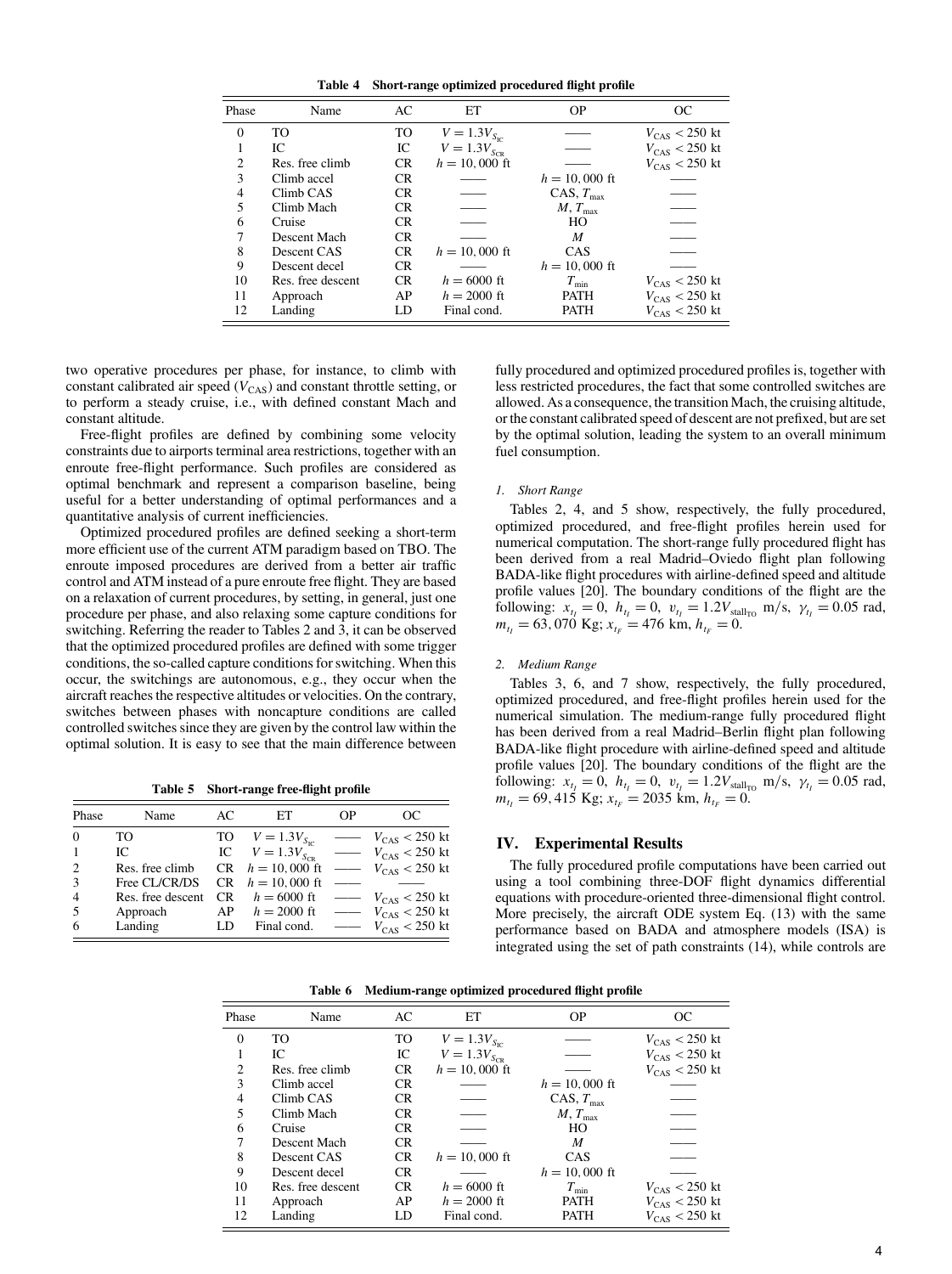Table 7 Medium-range free-flight profile

| Phase          | Name              | AC | ET                                          | OΡ                                | റല                                   |
|----------------|-------------------|----|---------------------------------------------|-----------------------------------|--------------------------------------|
| $\Omega$       | TО                |    | TO $V = 1.3V_{S_{\text{sc}}}$               | $\overbrace{\hspace{27mm}}^{}$    | $V_{\text{CAS}} < 250$ kt            |
|                | IC.               |    | IC $V = 1.3V_{S_{CR}}$ — $V_{CAS} < 250$ kt |                                   |                                      |
| $\mathfrak{D}$ | Res. free climb   |    | CR $h = 10,000$ ft                          | $\hspace{0.05cm}$                 | $V_{\text{max}}$ < 250 kt            |
| 3              | Free CL/CR/DS     |    | CR $h = 10,000$ ft                          |                                   |                                      |
| 4              | Res. free descent |    | CR $h = 6000$ ft                            |                                   | —— $V_{\text{CAS}} < 250 \text{ kt}$ |
| 5              | Approach          |    | $AP$ $h = 2000$ ft                          |                                   | —— $V_{\text{CAS}} < 250 \text{ kt}$ |
| 6              | Landing           | LD | Final cond.                                 | $\overbrace{\phantom{aaaaa}}^{x}$ | $V_{\text{CAS}}$ < 250 kt            |

properly set using a flight management system so that the aircraft follows the given flight procedures.

Optimized procedured and free-flight profiles are defined and formulated according to Sec. II. To solve the resulting optimal control problem, Eqs. (7–12), a Hermite–Simpson collocation method [21] has been used. The so-called collocation methods are based on interpolating both control and state variables by means of some piecewise continuous functions. The time domain is split into smaller subintervals. In each subinterval, the variables of the equivalent nonlinear programming (NLP) problem are the values of states and controls at the extremes of the subinterval and at the collocation point. The state variables are approximated by piecewise cubic polynomial functions. A linear interpolation is used for controls. The set of ODEs is replaced by a finite set of equality constraints, the so-called defect equations. Notice that derivatives of discretized state and constraint functions are obtained by finite difference estimates, so that it is not necessary to analytically derive them. The resulting sparse NLP has been solved using IPOPT [22]. IPOPT showed robustness in solving infeasible subproblems in the iterative process even when dealing with infeasible initial guesses.

IPOPT showed also robustness when dealing with different initial conditions, showing similar results patterns. Both optimized procedured and free-flight profiles have a discretization grid with  $n = 650$  ( $n_1 = n_2 = \ldots n_{13} = 50$ ) sample points. In the free-flight profiles, for the sake of comparison, the fourth phase is composed of 350 discrete states. Fully procedured profiles are computed in real time with samples every second. To illustrate computational issues, in the medium-range optimized procedured case, the resulting NLP had 4299 variables, 3597 equality constraints, and 4151 inequality constraints. The total computational time on a 2.56 GHz laptop with 4 GB RAM was 1369.86 s.

Tables 8 and 9 show, respectively, the short- and medium-range flight results: they contain the total flight times and times of switching when applied  $(t_k)$ , the consumptions including the accumulate consumption at the end of every phase when applied  $(C_k \text{ kg})$ , and the constant values that describe the optimized aircraft performance in the different flight procedures (value opt).

Note that the algorithm neglects the inefficient phases. In this case, phases 7 and 9, descent Mach and descent deceleration, are eliminated by the optimal solution by setting the corresponding durations to zero, i.e., setting equal switching times. In this manner, the algorithm for optimized procedured profiles leads the aircraft to what would be a CDA.

Controls, states, and optimal switching instants are represented, respectively, for short and medium range, in Figs. 3 and 4. Notice that since the patterns of the solutions for both short and medium range are very similar, for the sake of space, Fig. 3 contains only the representative variables,  $h$ ,  $V$ , and  $\gamma$ . Regarding the state variables, in general, except for the case of  $\gamma$  (Figs. 3c and 4c), all state variables vary smoothly.  $\gamma$  exhibits high-frequency dynamics at some points near the switchings. This suggests discontinuity around those points. Notice that this behavior is normal since the purpose here is not to

| Table 8 |  | <b>Short-range results</b> |  |
|---------|--|----------------------------|--|
|---------|--|----------------------------|--|

| Phase <sup>a</sup> | $t, s^b$                 | $t_k$ , s <sup>c</sup> | $t_k$ , s <sup>d</sup> | $C$ , kg <sup>b</sup> | $C_k$ , kg <sup>c</sup> | $C_k$ , kg <sup>d</sup>        | Value opt                                                  |
|--------------------|--------------------------|------------------------|------------------------|-----------------------|-------------------------|--------------------------------|------------------------------------------------------------|
| $\overline{0}$     |                          | 8.69                   | 8.69                   |                       | 18.16                   | 18.16                          | Free                                                       |
|                    |                          | 25.04                  | 25.06                  |                       | 52.94                   | 52.96                          | Free                                                       |
| $\overline{c}$     |                          | 225.3                  | 225.38                 |                       | 441.44                  | 441.57                         | Free                                                       |
| 3                  |                          | 249.41                 |                        |                       | 482.71                  |                                | $h = 10,000$ ft                                            |
| 4                  |                          | 755.409                |                        |                       | 1161.36                 | $\overbrace{\hspace{27mm}}^{}$ | $V_{\text{CAS}} = 150.459 \text{ [m/s]} \& T_{\text{max}}$ |
|                    |                          | 1193.11                |                        |                       | 1550.29                 |                                | Mach = $0.7297 \& T_{\text{max}}$                          |
| 6                  |                          | 1243.9                 |                        |                       | 1554.87                 |                                | $h = 10875.4 \text{ m}$                                    |
|                    | $\overline{\phantom{a}}$ | 1243.9                 |                        |                       | 1554.87                 |                                | Mach = $0.6422$                                            |
| 8                  |                          | 2416.84                |                        |                       | 1681.77                 |                                | $V_{\text{CAS}} = 108.406 \text{ m/s}$                     |
| 9                  | $\overline{\phantom{a}}$ | 2416.84                | 2368.83                |                       | 1681.77                 | 1661.55                        | $h = 10,000$ ft                                            |
| 10                 |                          | 2677.17                | 2642.83                |                       | 1716.68                 | 1698.26                        | $T_{\rm min}$                                              |
| 11                 |                          | 2826.22                | 2853.54                |                       | 1737.66                 | 1728.08                        | $y = -4.3911$ deg                                          |
| 12                 | 2592.8                   | 2922.08                | 2942.26                | 1967.15               | 1752.71                 | 1741.09                        | $\nu = -4.3911 \text{ deg}$                                |

a Corresponds to optimized procedured profile phases. For free-flight profile, number 9 corresponds to phase 3 (free CL/CR/DS), etc. **b**Corresponds to fully procedured profiles.

c Corresponds to optimized procedured profiles.

d Corresponds to free-flight profiles.

| Table 9 |  | Medium-range results <sup>a</sup> |  |
|---------|--|-----------------------------------|--|
|---------|--|-----------------------------------|--|

| Phase          | t, s   | $t_k$ , S | $t_k$ , S                | C, kg                    | $C_k$ , kg | $C_k$ , kg    | Value opt                                                  |
|----------------|--------|-----------|--------------------------|--------------------------|------------|---------------|------------------------------------------------------------|
| $\theta$       |        | 11.61     | 11.61                    |                          | 24.26      | 24.26         | Free                                                       |
|                |        | 33.28     | 33.29                    |                          | 70.25      | 70.27         | Free                                                       |
| $\overline{2}$ |        | 254.66    | 254.71                   |                          | 498.50     | 498.58        | Free                                                       |
| 3              |        | 287.89    | $\overline{\phantom{a}}$ | $\overline{\phantom{0}}$ | 555.43     |               | $h = 10,000$ ft                                            |
| 4              |        | 796.57    | $\overline{\phantom{0}}$ |                          | 1258.31    | $\frac{1}{1}$ | $V_{\text{CAS}} = 154.817 \text{ [m/s]} \& T_{\text{max}}$ |
| 5              |        | 1653.76   | $\overline{\phantom{0}}$ | $\overline{\phantom{0}}$ | 1995.43    |               | Mach = $0.7249 \& T_{\text{max}}$                          |
| 6              |        | 7774.07   |                          |                          | 6034.37    | $\frac{1}{1}$ | $h = 11295.4 \text{ m}$                                    |
| 7              |        | 7774.08   |                          |                          | 6034.38    |               | Mach = $0.6772$                                            |
| 8              |        | 8964.12   |                          |                          | 6161.77    |               | $V_{\text{CAS}} = 111.138 \text{ m/s}$                     |
| 9              |        | 8964.12   | 8929.65                  |                          | 6161.77    | 6068.77       | $h = 10,000$ ft                                            |
| 10             |        | 9222.08   | 9184.45                  |                          | 6196.36    | 6102.95       | $T_{\min}$                                                 |
| 11             |        | 9369.81   | 9388.6                   |                          | 6217.16    | 6131.87       | $y = -4.3823$ deg                                          |
| 12             | 9403.5 | 9464.6    | 9475.87                  | 6529.85                  | 6231.05    | 6144.66       | $\nu = -4.3823 \text{ deg}$                                |

a Interpretation holds the same as in Table 8.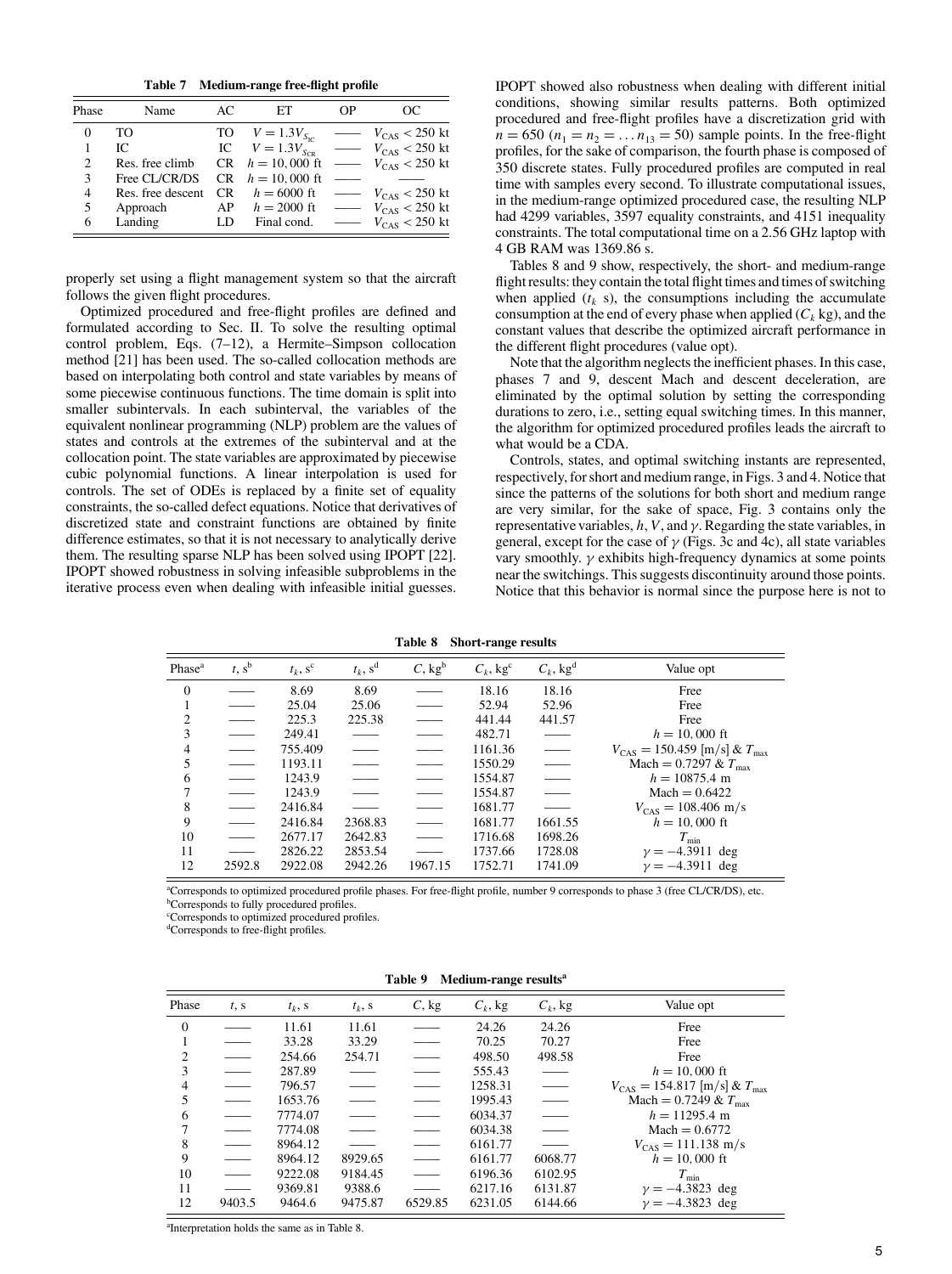capture short duration maneuvers, for which we would need a coarser discretization around the switchings. Figures 4e and 4f show the behavior of control inputs for medium range. The optimized procedured profile controls show some bang-bang behavior near the switchings. Free-flight controls show, however, a smoother behavior. For short range the behavior is similar.

Results show that the proposed optimized procedured profiles save, respectively, for short and medium range, 10.9 and 4.6% of fuel consumption, i.e, 214.44 and 298.8 kg, respectively, when compared to fully procedured profiles. Furthermore, results also show that freeflight profiles achieve, respectively, 11.5 and 5.9%, i.e., 226.06 and 385.19 kg, respectively, of fuel savings when compared to fully procedured profiles. This means that optimized procedured profile efficiency is very close to the considered optimal benchmark.



#### **c) t-**γ

Fig. 3 Short-range, h,  $V_{\text{CAS}}$ , and y: dashed line corresponds to fully procedured profile; solid dotted line corresponds to optimizedprocedured profile (being the dots of the computed sample points); solid dotted line corresponds to free-flight profile. Note that the depicted vertical dashed lines correspond to the optimized procedured profile switching times.

# V. Discussion of Results

# A. Short Range

We first analyze free-flight performances. In the optimum solution of the free flight the aircraft seeks to achieve maximum altitude in minimum time, since flying at low altitudes with maximum thrust setting is very fuel consuming. As the aircraft gets higher, it progressively softens its rate of climb until it suddenly performs a sharp climb maneuver to intercept the optimum descent path, thus skipping the cruise phase. With this maneuver, the aircraft consumes the excessive speed with respect to the optimum descent speed, while enabling an anticipated interception of the optimum descent path thanks to the fast altitude gain. Otherwise, the climb would last longer, resulting in greater fuel consumption. The optimum descent path is the result of descending at maximum gradient speed, which allows the aircraft to fly the greatest distance possible at idle thrust, thus minimizing fuel consumption. This optimum speed is the minimum drag speed, also known as base speed. This speed decreases as air density increases, so the aircraft lowers its speed as it descends. The base speed also changes as the aircraft deploys highlift devices, so the aircraft speed is adjusted by regulating the flightpath angle when a change in AC is to be performed. At the very end of the flight, when the only aim is to land at any flyable speed, the flightpath angle is increased to cover the greatest distance possible before touching ground, consuming the excess of speed above minimum speed.

There are two main differences when performing the descent between fully procedured and free-flight profiles. The first one is that fully procedured flights descend at a speed much higher than the base speed (300 vs 210 kt). This permits fully procedured flights to reduce flight duration at the cost of increasing fuel consumption. The second difference is that fully procedured flights perform the approach at the  $ILS - 3$  deg glide path. When the approach glide path is less inclined than the maximum gradient path (as in this case), the glide path becomes too low for the aircraft to maintain the desired speed at idle thrust. Thus, some extra thrust is required during the approach, resulting in increased fuel consumption.

In the solution of the optimized procedured profiles, the aircraft tries always to follow the patterns of free-flight optimal performance, fulfilling some prefixed procedures. Consequently, it seems that the algorithm aims to minimize climb phase duration since it is very fuel consuming, but at the same time it needs to prevent negative effects on the optimality of the subsequent flight phases. The obtained 292 kt/0.73 climb speed is similar to the fully procedured profile in the constant CAS phase but shows a significantly lower speed for the constant Mach phase because it provides a higher rate of climb. Then the aircraft performs a short cruise (4 s). This is the duration needed to decelerate from the climbing velocity to the descending one. The aircraft intercepts the descending path, performing it at 108 m/s (CAS), 211 kt approximately, considerably different than the fully procedured 300 kt. This is optimal thanks to the minimum drag CAS being almost constant along the descent, consequently neglecting the constant Mach phase. Finally, the constant flight-path angle of initial and final approach,  $-4.39$  deg, is more inclined than the fully procedured one,  $-3$  deg.

#### B. Medium Range

**t**

As in the previous case, medium-range optimum free flight seeks to achieve maximum altitude in minimum time. As the aircraft gets higher, it progressively reduces its rate of climb to make a smooth transition to the subsequent pseudocruise phase, in which the aircraft asymptotically approaches its operating ceiling. The optimization target during cruise is to maximize the specific range, which is the distance traveled per unit of fuel consumed. As the aircraft mass decreases due to fuel burn, the optimum profile shows an increasing trend in altitude following the also increasing operating ceiling, while speed is conveniently adjusted, typically in a slightly decreasing trend. Such a performance is known as continuous cruise climb. Cruise phase ends when the optimum descent path is intercepted. For the optimum descent path, it states the principles of free optimal performance explained for short-range flights.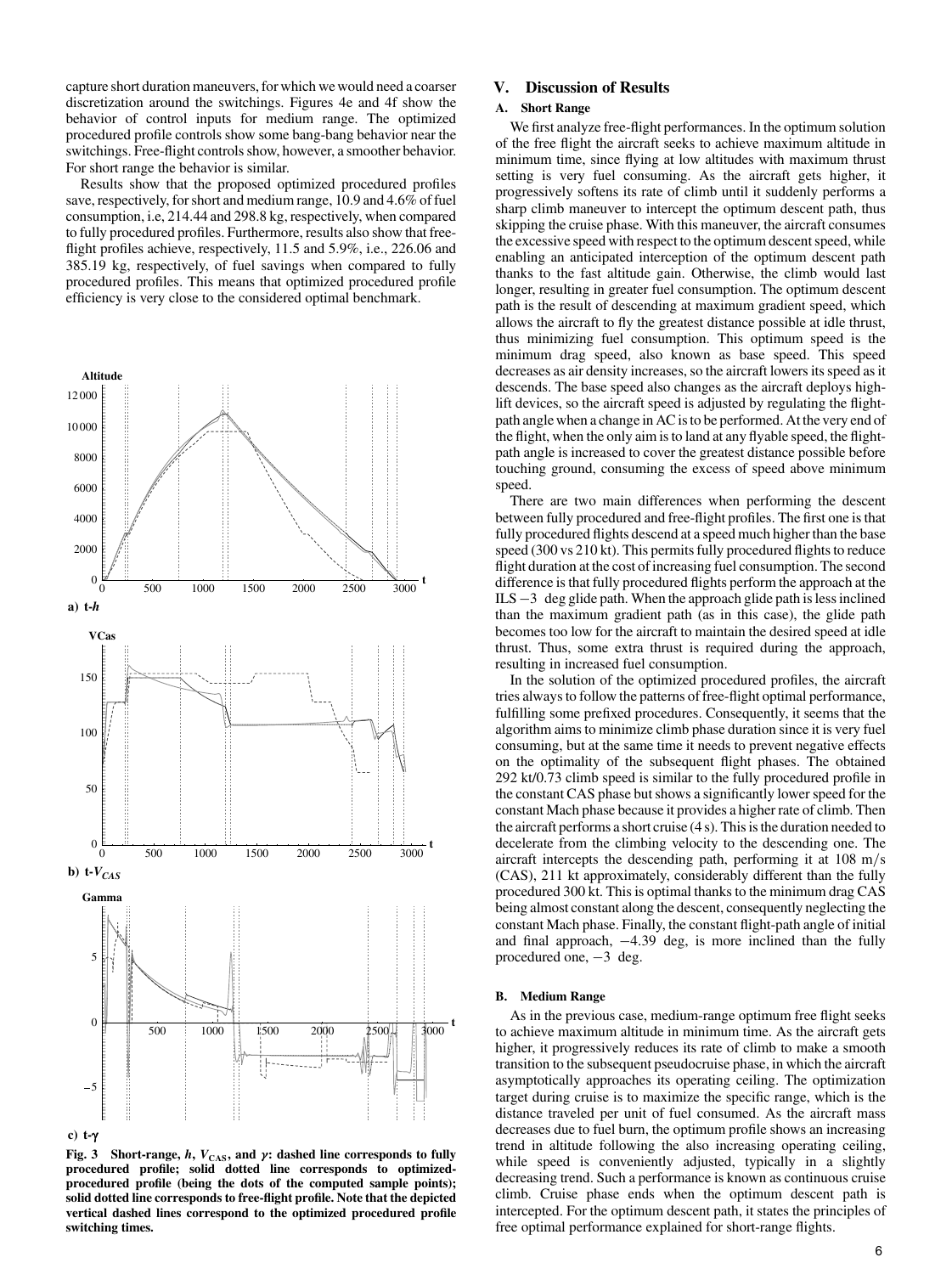

Fig. 4 Medium-range,  $h$ ,  $V_{\text{CAS}}$ , consumption,  $\gamma$ , and control laws, T and  $C_L$ : dashed line corresponds to fully procedured profile; solid dotted line corresponds to optimized procedured profile (being the dots of the computed sample points); solid dotted line corresponds to free-flight profile. Note that the depicted vertical dashed lines correspond to the optimized procedured profile switching times.

Again, as pointed out for the short-range flights, the optimized procedured profile tries always to follow the patterns of free-flight optimal performance. The obtained 301 kt/0.72 climb shows a significantly lower speed for the constant Mach phase. Then the aircraft performs the cruise at an altitude that is limited by the operating ceiling at the beginning of cruise (where the ceiling is lower due to the greater mass). Eventually, the aircraft intercepts the descending path, performing it at 111 m/s (CAS), 215 kt approximately. Finally, the constant flight-path angle of initial and final approach,  $-4.38$  deg, is more inclined than the typical one,  $-3$  deg. Notice that a closer performance to free-flight continuous cruise climb could have been achieved by defining at least one step climb.

# C. General Remarks

Whereas some differences exist in ascent and cruise, the key differences of performance between current and future concepts of operations arise in descent phases, where indeed descent velocity and ILS arrival flight-path angle exhibit high deviations from what has been shown as the optimal benchmark: to descend at the base velocity and to perform approach and landing at the maximum gradient path.

Focusing on descent, we should consider separately the track going from the top of descent to the initial approach fix and the track going from that fix to the runway. The first track could be improved without operational problems by just following the profile given by the maximum gradient velocity at idle thrust. Lacking that, a constant CAS procedure around the average base velocity could be defined, which as it has been said is not far from the optimal benchmark. The main reason that current flights use a constant CAS up to 300 kt is to reduce descent duration. Regarding final and initial approach, it does not seem to be easily achievable to perform the obtained results. The free-flight optimal path shows a very steep path, while performing landing with quasi-level flight. This profile is unsafe because descent paths are designed as a tradeoff between obstacle avoidance handling and nonexcessive descent rates. Free-flight profiles shows rather high descent rates followed by a potentially nonhandling obstacles horizontal path. Optimized procedured profile descent paths showed, however, higher than current ILS constant path angles, closer to the